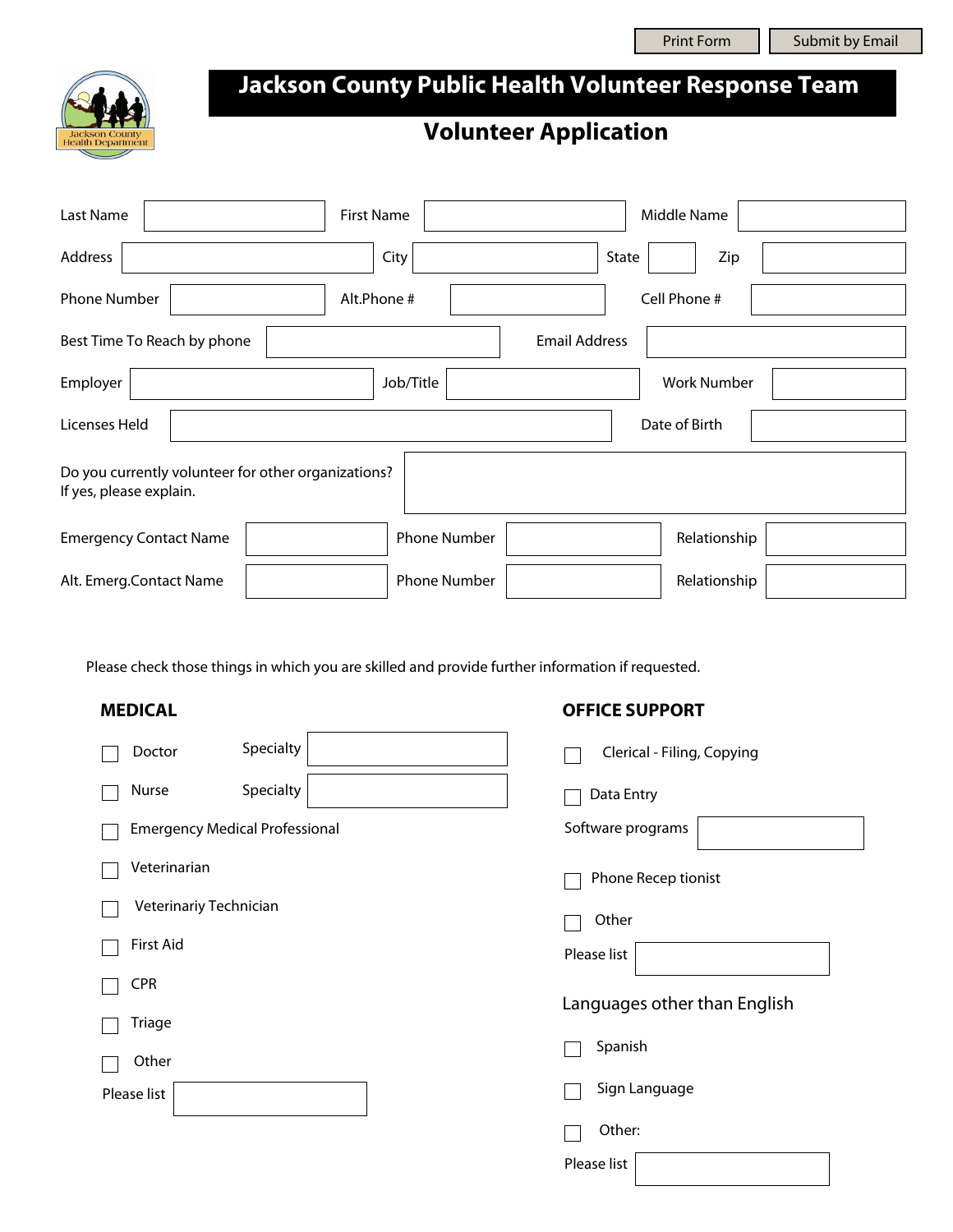#### **Volunteer Application -- Page 2**

| Please check the box that indicate how frequently you would like to volunteer.                |  |                      |     |     |
|-----------------------------------------------------------------------------------------------|--|----------------------|-----|-----|
| Occasionally<br>Regularly                                                                     |  | Only in an emergency |     |     |
| Are you interested in attending training or participating in practice drills?<br>Yes<br>No    |  |                      |     |     |
| Do you have any special considerations you want to tell us about                              |  |                      | Yes | No. |
| Please describe                                                                               |  |                      |     |     |
| Are you licensed to operate a motor vehicle in the State of Michigan                          |  |                      | Yes | No. |
| Has your license to operate a motor vehicle ever been revoked?                                |  |                      | Yes | No. |
| If yes, please explain:                                                                       |  |                      |     |     |
| Have you ever been convicted of a felony?                                                     |  |                      | Yes | No. |
| Have you been convicted of a misdemeaner that resulted in imprisonment in the last 24 months? |  |                      | Yes | No. |
| If yes, please explain:                                                                       |  |                      |     |     |
|                                                                                               |  |                      |     |     |

#### **Consent for Reference and Background Check**

I verify that the above information is accurate to the best of my knowledge . If the information is incomplete or untrue I understand that my volunteer assignment can be terminated.

I give this agency permission to inquire into my background. I understand this may include my educational background, references, licenses, police records, and employment history and volunteer history. I also give permission for the holder of any such information to release it to this agency.

I hold this agency harmless of any liability, criminal or civil, which may arise as a result of the release of this information about me. I also hold harmless any individual or organization that provides information to this agency. I understand that this agency will use this information only as a part of its verification of my volunteer application.

| Signature | Date |
|-----------|------|
|-----------|------|

I understand that if I submit this consent electronically that my typed signature will suffice as my written signature. I agree to this statement.

 $\Box$  Yes  $\Box$  No, I will submit a signed copy